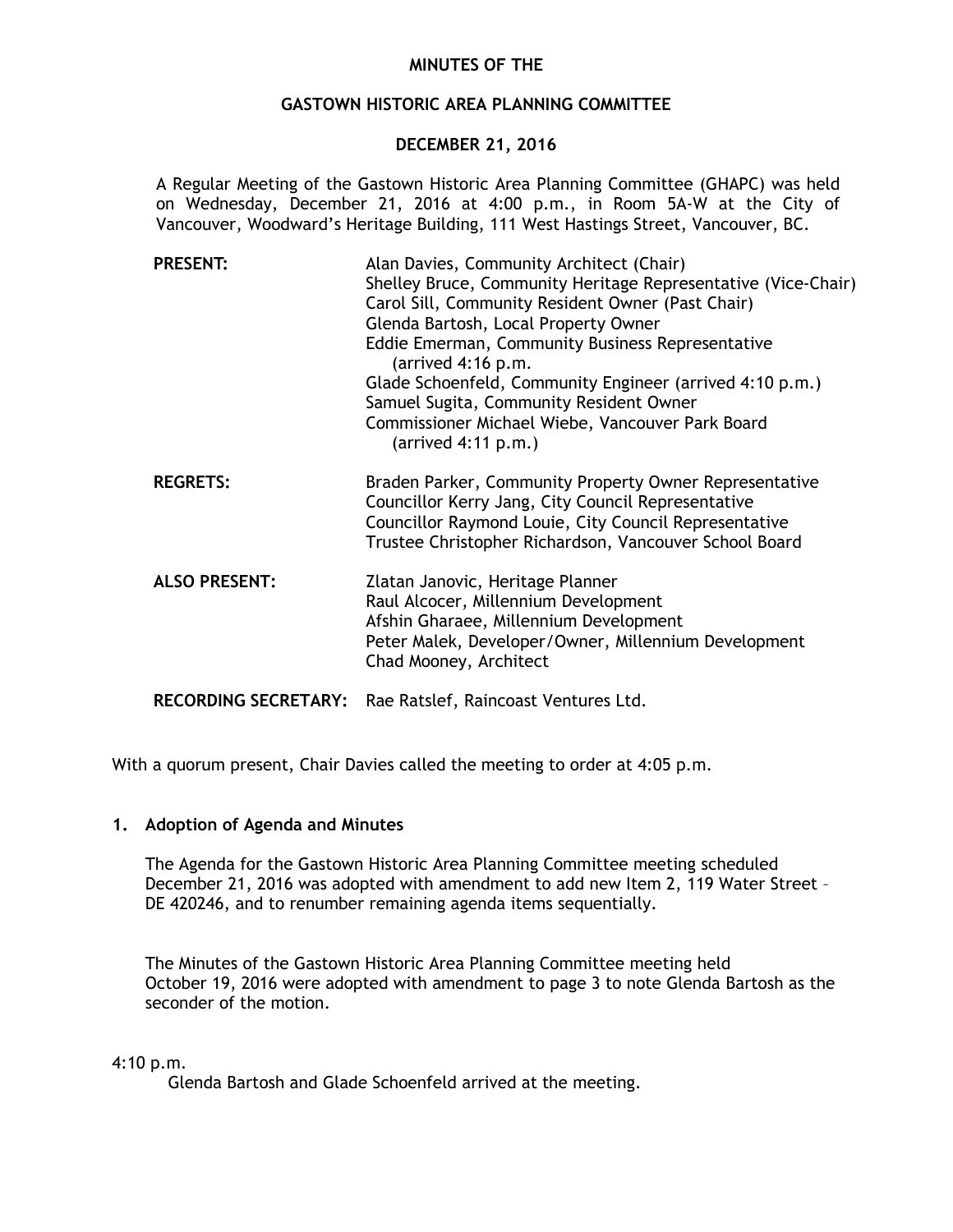## **2. 119 Water Street – DE 420246**

The Committee reconsidered the following motion relative to 119 Water Street, which was stated as being subject to ratification in the October 19, 2016 minutes, given that a quorum was not present at that meeting:

MOVED by Alan Davies AND SECONDED by Glenda Bartosh

THAT the Gastown Historic Area Planning Committee acknowledges the level of conservation of the 'B' listed and the significant improvement to the massing and architectural expression of the new construction;

FURTHER THAT the Committee supports the redevelopment of 119 Water Street - Development Permit application DE420246 and encourages the Applicant to work with staff to achieve greater compliance with the HA-2 Design Guidelines, noting the Committee's request for additional design development of the following areas:

- Further refinement and simplification of the new elevations to create unified forms distinguishable from the historic fabric
- Further development to reflect the verticality of granulation on the North façade
- Greater integration of the floor plans with the individual frontages to strengthen composition of "individual buildings" and to generate a less monolithic plan
- Further study of the side elevations to minimize decorative elements and palette of materials
- Further development of the roof top courtyard more closely responds to the HA-2 guidelines.

# **CARRIED**

(Shelley Bruce noting her objection)

#### 4:11 p.m.

Commissioner Michael Wiebe, Vancouver Park Board, arrived at the meeting.

# **3. 1 W. Hastings - DE 420306 (Originally DE 409320)**

#### **A,(M),H**

Zlatan Janovic, Heritage Planner, provided opening comments with regard to the proposal to complete rehabilitation work as per the HRA and related conservation plan. The applicant needed to resubmit a DE permit application, which was done earlier in 2016. While the previously approved HRA and incentive package remain unchanged, the original conservation plan was slightly changed in order to improve the economic feasibility of the project.

#### 4:16 p.m.

Eddie Emerman arrived at the meeting.